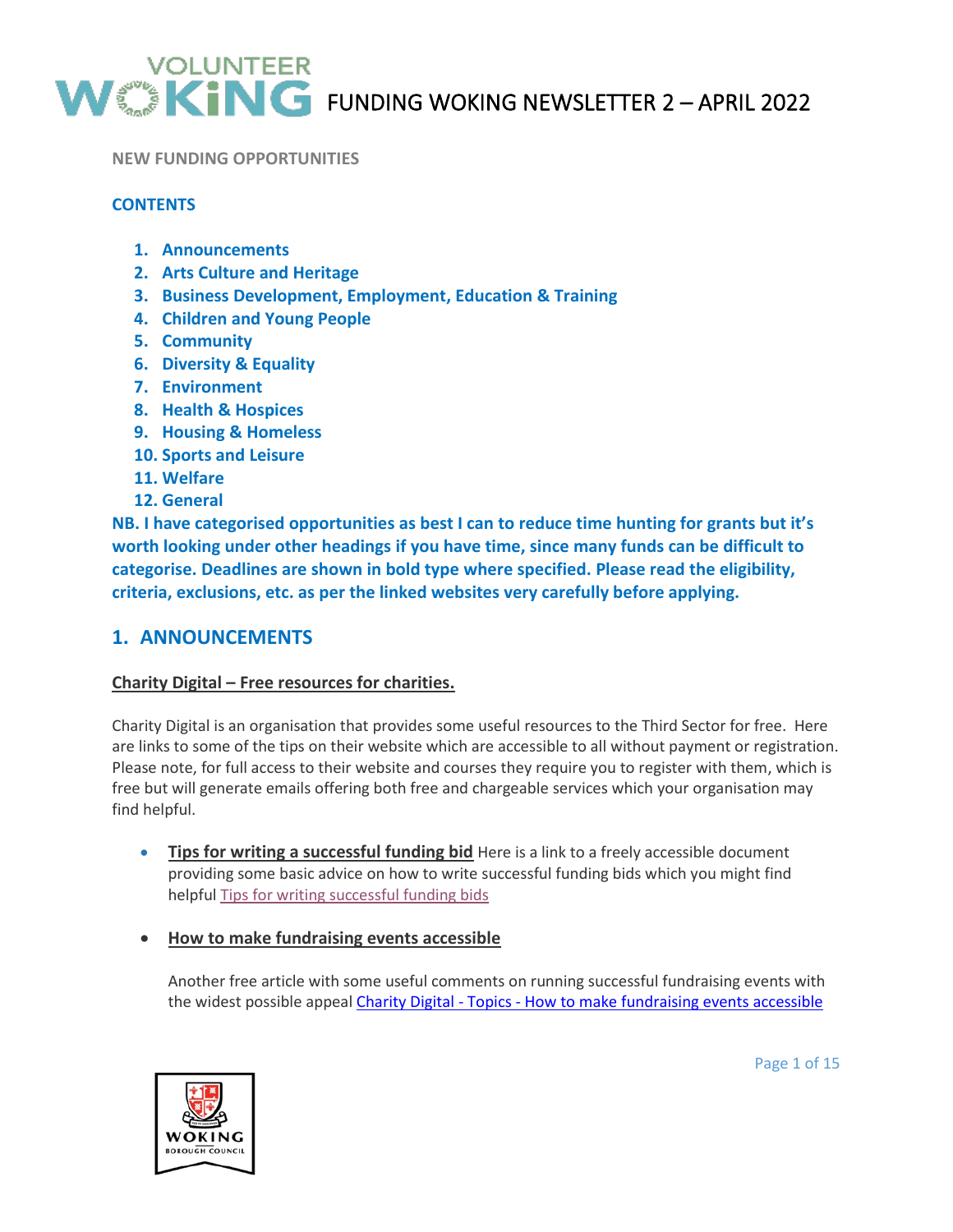# • **Working with local businesses**

This article contains advice on how to obtain support from local businesses [Charity Digital -](https://charitydigital.org.uk/topics/topics/how-charities-can-find-the-right-corporate-partners-9573?utm_source=newsletter&utm_medium=email&utm_campaign=Digital%20Fundraising%20Newsletter) Topics - [How charities can find the right corporate partners](https://charitydigital.org.uk/topics/topics/how-charities-can-find-the-right-corporate-partners-9573?utm_source=newsletter&utm_medium=email&utm_campaign=Digital%20Fundraising%20Newsletter)

**Please remember that Volunteer Woking is contacted from time to time by local businesses looking to volunteer individually or as a team in the local community. They can help with hands on projects such as gardening or painting but can also share their business expertise, such as Marketing, Social media or Accountancy. If you have a project or a need that you think a local business may be able to help with then please contact us at** [Volunteer@woking.gov.uk](mailto:Volunteer@woking.gov.uk)

#### **Donr – Text Giving solutions**

Donr is a team of technology, marketing and charity professionals working to provide sector specific technology to the charitable sector. Their focus is on the use of mobile phones in fundraising and they offer services such as text giving and text raffle solutions. On their website they have suggestions on how this technology can be used to raise funds Case Studies | See how charities are [using Donr to raise more | Donr.](https://www.donr.com/casestudies?sector=show-all&solution=show-all) Please note, their services are chargeable and there are other providers in the industry which you should check out before committing to anything. This link is simply to provide food for thought.

#### **Google Ad Grants for Charities**

Ian at Charity Excellence has drawn this to my attention and I'm sharing it with you in the hope that you will find it useful.

Google Ad Grants provide over £7,500 per month of free Google Ads advertising to eligible Not For Profit organisations. The adverts will appear on relevant Google search result pages and can boost organisations' visibility to their key audiences. Probably worth checking out the facts to see if your charity or non-profit is eligible and considering whether it might help you raise the profile of your charity – and hopefully increase donations. Please note, one of the requirements is that your charity has a high quality website and you will need to have the capacity to update it to keep abreast of their requirements at least monthly. Please ensure you read all the explanations and requirements carefully before applying, see: [Google Ad Grants Explained | Guide to Google Ad Grants \(theaccessgroup.com\).](https://www.theaccessgroup.com/en-gb/not-for-profit/software/ad-grants/ad-grants-explained/)

## **The National Lottery Community Fund (NLCF) - 18-month Strategy Renewal process**

The National Lottery Community Fund has launched a process, starting with a six-week anonymous survey, that will shape how it supports people and communities to prosper and thrive in the future. The process will enable diverse communities from across the UK to join in conversations about their hopes



Page 2 of 15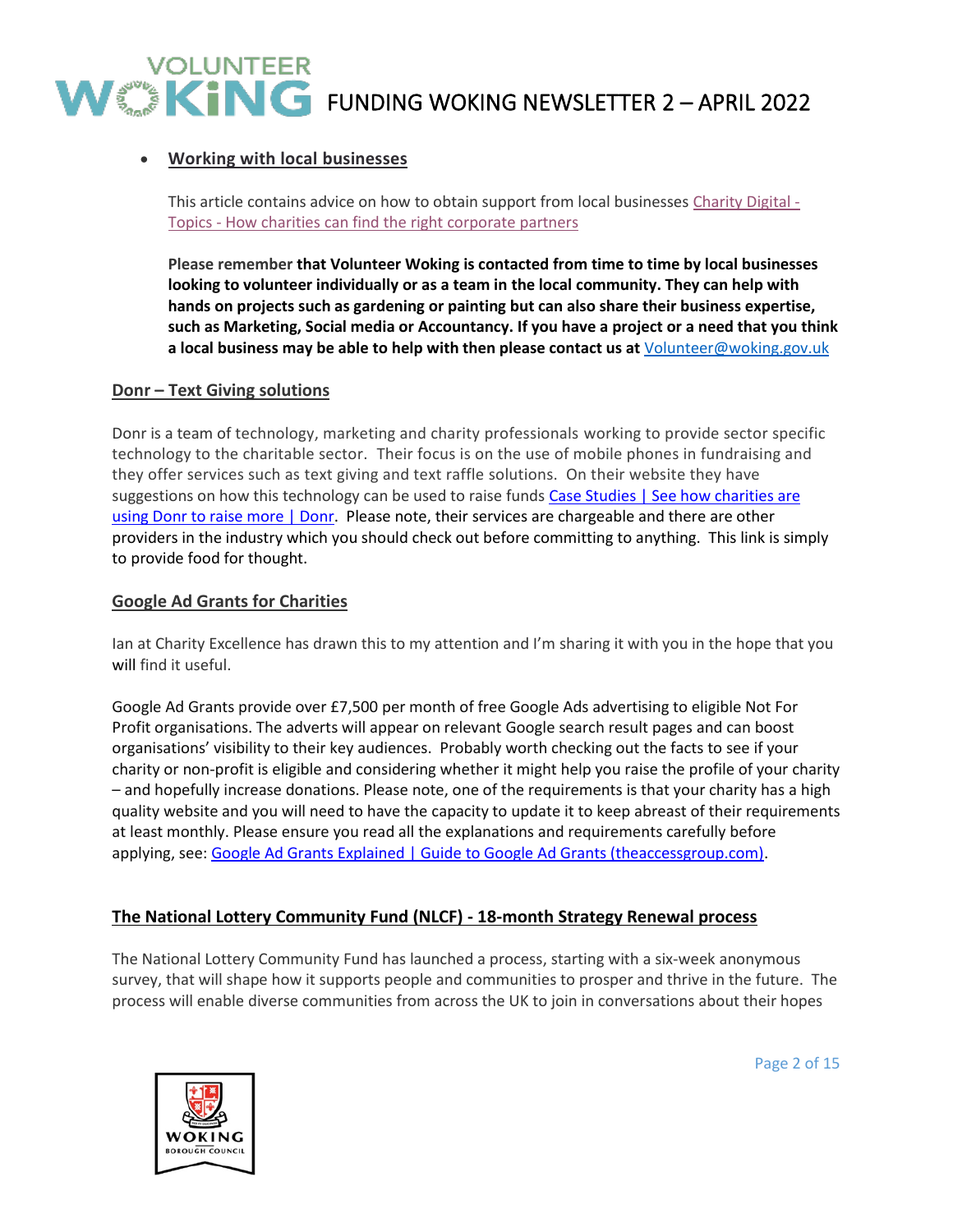and ambitions and the challenges they face, as well as sharing their views on the best ways lottery funding might support their communities. The input gained will help shape how the NLCF invests in communities going forward as well as the wider support it offers.

For details see: Home - [The National Lottery Community Fund \(puttingcommunitiesfirst.org.uk\)](https://www.puttingcommunitiesfirst.org.uk/)

## **Department for Levelling Up, Housing & Communities - UK Shared Prosperity Fund**

All areas of the UK will be receiving an allocation from the Fund via a funding formula rather than a competition and spending will be planned and delivered by councils and mayoral authorities working closely with local partners. This Fund will aim to deliver on each of the levelling up objectives:

- Boost productivity, pay, jobs and living standards by growing the private sector, especially in those places where they are lagging
- Spread opportunities and improve public services, especially in those places where they are weakest
- Restore a sense of community, local pride and belonging, especially in those places where they have been lost

• Empower local leaders and communities, especially in those places lacking local agency **Lead Local Authorities will need to submit their proposed Investment plans between the 30th June and the 1st August 2022.**

For details see: [https://www.gov.uk/government/publications/uk-shared-prosperity-fund](https://www.gov.uk/government/publications/uk-shared-prosperity-fund-prospectus/uk-shared-prosperity-fund-prospectus)[prospectus/uk-shared-prosperity-fund-prospectus](https://www.gov.uk/government/publications/uk-shared-prosperity-fund-prospectus/uk-shared-prosperity-fund-prospectus)

# **2. ARTS, CULTURE & HERITAGE**

## **Youth Music - NextGen Fund**

On Monday, 25<sup>th</sup> April, this Fund will open to applications for grants to emerging musicians and behind the scenes creatives aged 18-25 (and under-30s who identify as Disabled) from across the UK to launch a creative project, idea or business. Funding could help people including singers, songwriters, producers, djs, managers and agents who do not have the financial means to invest in themselves, to start a record label, launch a single, or provide a platform that supports underrepresented voices. Funding can also cover costs linked to career development, audience development or marketing, equipment and software, and business development or, for the first time, an event or series of events showcasing other emerging artists. Applications from people who have never applied for funding are particularly encouraged. **Check the website for the deadline for applications.**

For details see:<https://youthmusic.org.uk/nextgen/nextgen-fund>



Page 3 of 15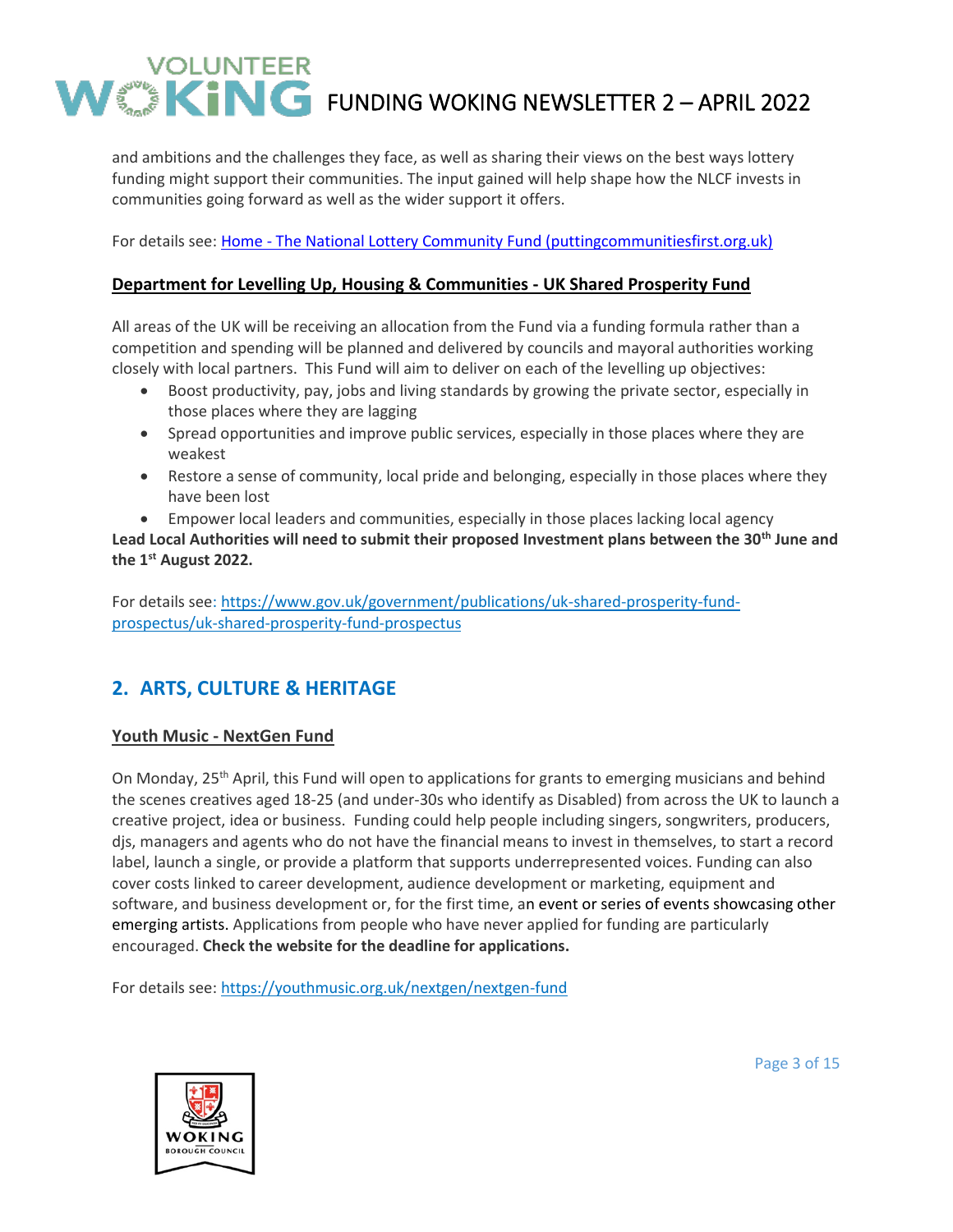# **Youth Music - Trailblazer Fund**

Grants of between £2,000 and £30,000 are available to organisations that want to support children and young people facing barriers to make, learn and earn in music, through innovative projects that test, trial, or break the status quo. The project should trial work for the first time, test a new way of working, or disrupt the status quo (or all three!). Your work must meet one of our themes:

- Early years
- Disabled, d/Deaf and neurodivergent young people
- Youth justice system
- Young people facing barriers
- Young adults
- Organisations and the workforce.

## **The deadline for applications is 5pm on Friday 13 May**.

For details see: [Trailblazer Fund | Youth Music](https://youthmusic.org.uk/trailblazer-fund)

# **William and Jane Morris Fund - Grants for Churches for the Conservation of Decorative Features and Monuments**

The Fund accepts applications from churches, chapels and other places of worship built before 1896 for grants of between £500 and £5,000 to carry out small programmes of conservation work to decorative features and monuments. All work funded must be directed by a professional architect or established conservator and completed according to the principles of the Society for the Protection of Ancient Buildings (SPAB). Eligible work could include (but is not limited to):

- Stained glass windows
- Sculpture
- Furniture
- Internal monuments
- Tombs
- Wall paintings.

**Applications can be submitted at any time but the next deadline is 31st August 2022.**

**For details see:** <https://www.sal.org.uk/grants/morris-fund-conservation-grants/>

## **Baring Foundation – Grants for Mental Health**

Grants of between £20,000 and £60,000 per project are available for Global Majority-led arts organisations in the UK to develop creative work with people with mental health problems. Global Majority communities refers to people who are Black, Asian, Brown, dual-heritage, indigenous to the global south, and or have been racialised as 'ethnic minorities' who make up the majority of people



Page 4 of 15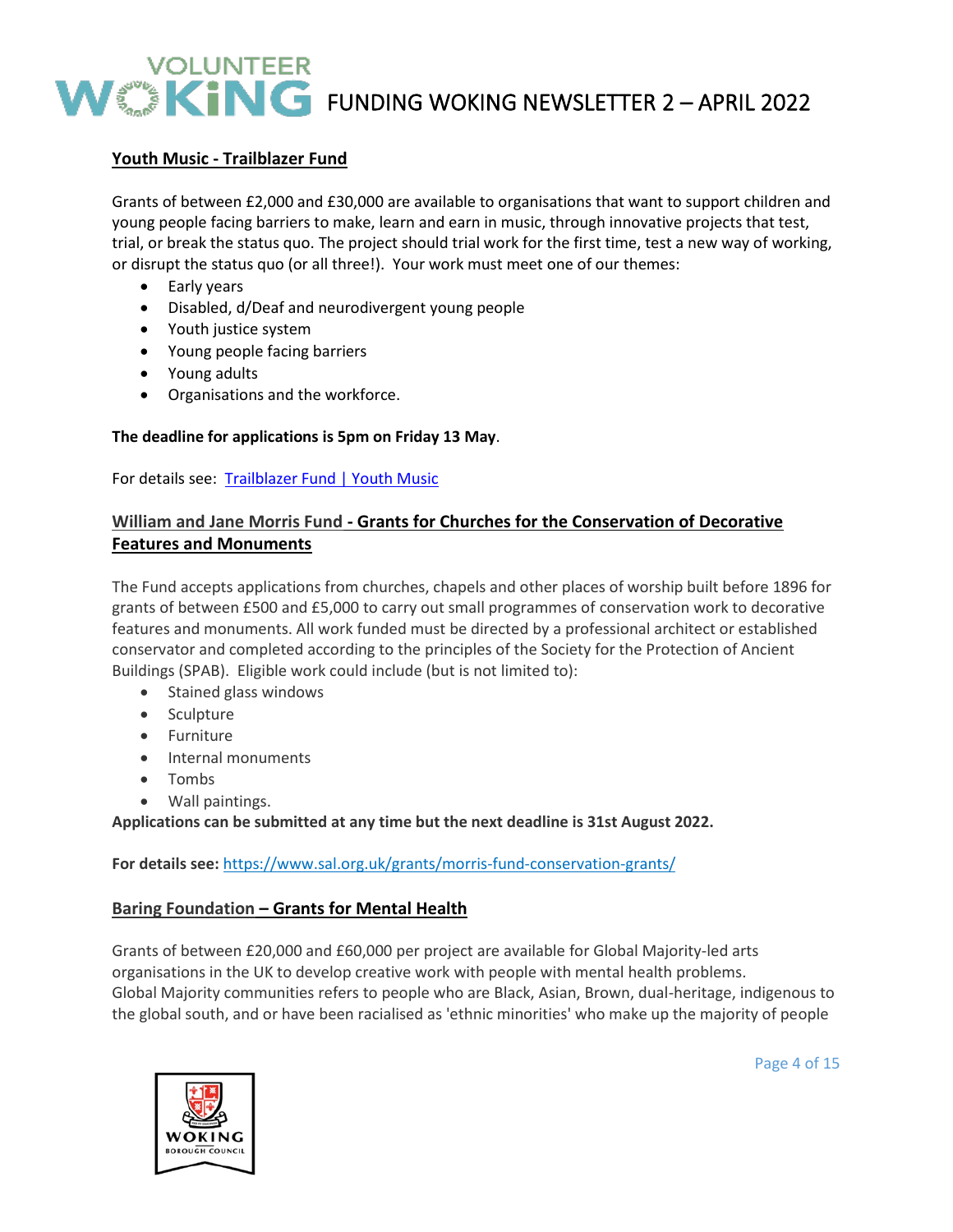on the planet. Projects can include partnerships with other arts and mental health organisations or mental health groups or organisations. It is expected that successful applicants will use the funding to provide participatory creative activity to people living with mental health problems. Projects supported should take place over a minimum of two years and potentially longer. To be eligible, applicants should be:

- an established arts organisation of any kind (including CICs), operating in the UK.
- led by global majority communities in terms of both staff and governance. Please see our [Application guidance](https://cdn.baringfoundation.org.uk/wp-content/uploads/Application-guidelines-approved.pdf) for definitions.
- established for at least two years, with audited accounts or management accounts for at least that length of time.

Two Zoom meetings will be held for anyone interested in applying. Registration is required for sessions at 4-5pm on 9<sup>th</sup> May or 11.30-12.30 on 8<sup>th</sup> June. [Register](https://www.eventbrite.co.uk/e/global-majority-led-arts-organisations-mental-health-funding-qa-tickets-311676251057) here. **The closing date for applications is midday on 26th July 2022.**

For details see: [https://baringfoundation.org.uk/news-story/new-funding-for-global-majority-led-arts](https://baringfoundation.org.uk/news-story/new-funding-for-global-majority-led-arts-organisations-to-develop-creative-work-with-people-with-mental-health-problems/)[organisations-to-develop-creative-work-with-people-with-mental-health-problems/](https://baringfoundation.org.uk/news-story/new-funding-for-global-majority-led-arts-organisations-to-develop-creative-work-with-people-with-mental-health-problems/)

# **3. BUSINESS DEVELOPMENT, EMPLOYMENT, EDUCATION & TRAINING**

# **The Universal Music UK Sound Foundation – UMUKSF School Awards**

Schools teaching the national curriculum are invited to apply for grants of up to £1,500 towards the cost of musical resources to improve their music department through the purchase or upgrade of musical instruments and equipment. **The deadline for applications is 1pm on 10th August 2022**.

For details see**: <https://www.umuksoundfoundation.com/umuksf-school-awards/>**

# **The Royal College of Pathologists - Innovation Grant Scheme**

Grants of up to £1,000 are available for individuals or organisations who wish to develop pathologyrelated public engagement activities or events. The Scheme aims to:

- inspire innovative and creative pathology related public engagement projects and activities;
- raise public awareness of, and engagement with, pathology, in particular with those who would not normally engage with the topic;
- develop the science communication skills of pathologists and laboratory scientists ;
- stimulate discussion about pathology between pathologists and the public in order to motivate, inspire and enthuse both parties about the value of pathology and its role in prevention, diagnosis and treatment.

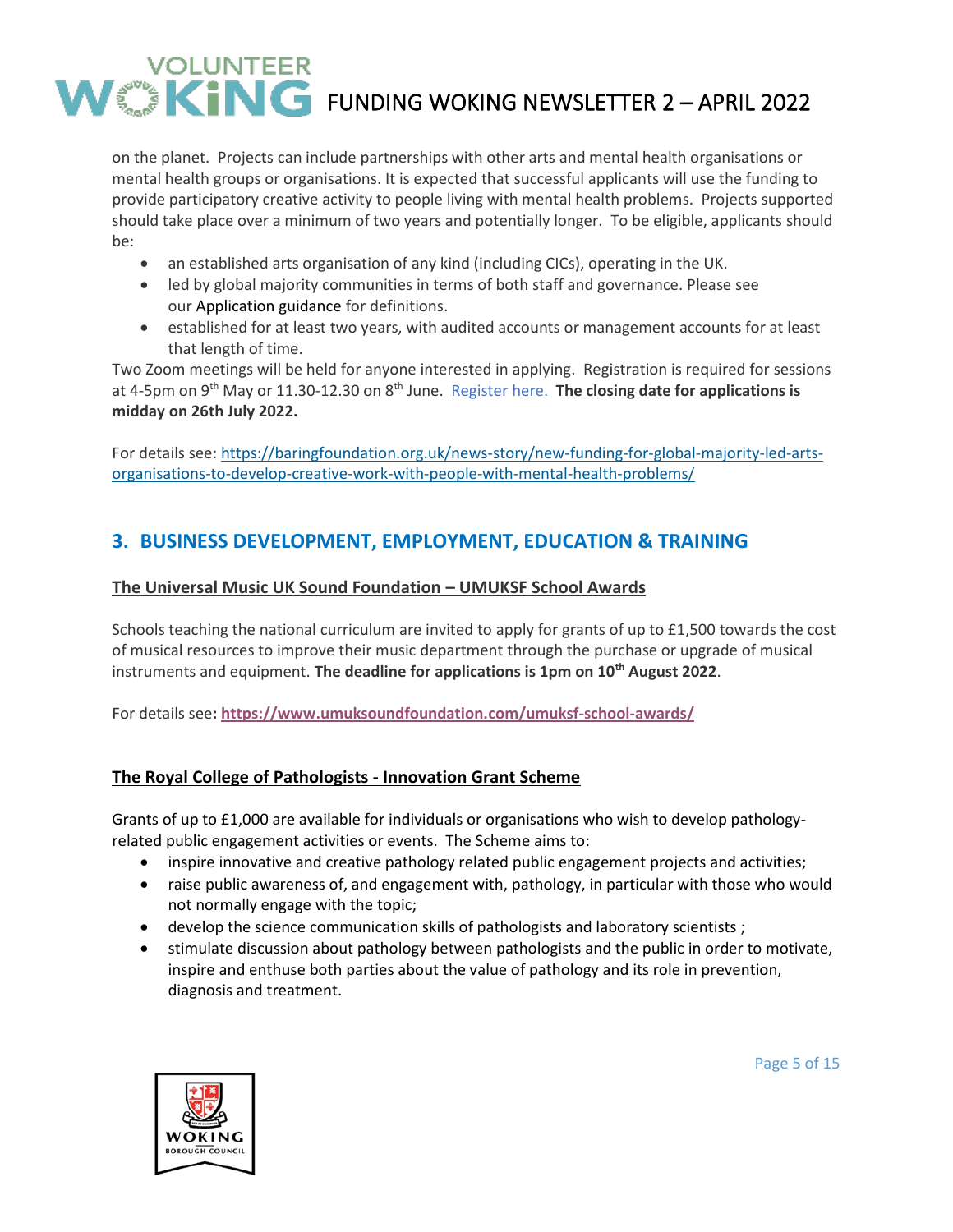Projects must be completed by 1 July 2023. **Applicants must download the application and submit it by 23:59 on 1 June 2022**.

For details see: Funding for public events - [our grant scheme \(rcpath.org\)](https://www.rcpath.org/discover-pathology/events-landing-page/funding-for-public-events.html?msclkid=ecfa0f6ab66811ecba8f2d4defe5a3e3)

# **Biotechnology and Biological Sciences Research Council - The Diet and Health Open Innovation Research Club**

The Research Council will award funding to five Innovation Hubs to support collaborative research and development over five years between businesses and academic researchers, along with other users of research, policy makers and wider stakeholders that address key challenges within the diet, health and nutrition sector. Partnership bids are welcome. **The deadline for applications is 4pm on 11th May 2022.**

For details see: [https://www.ukri.org/opportunity/diet-and-health-open-innovation-research-club](https://www.ukri.org/opportunity/diet-and-health-open-innovation-research-club-innovation-hubs/)[innovation-hubs/](https://www.ukri.org/opportunity/diet-and-health-open-innovation-research-club-innovation-hubs/)

## **Daiwa Foundation - Small Grants**

Grants of £2,000 - £7,000 are available to promote and support interaction between the UK and Japan. Projects can cover all fields of activity, including educational and other projects and events and new initiatives are especially encouraged. **The closing date for applications is 30th September 2022.**

For details see:<http://www.dajf.org.uk/grants-awards-prizes/daiwa-foundation-small-grants>

## **The Hargreaves Foundation – Grants**

Registered charities, Charitable Incorporated Organisations, NHS Trusts and educational institutions are elibible to apply for funding to support those under the age of 18, and living with a mental health problem, physical disability or growing up in poverty through the mediums of sport and education. Grants will only be allocated to fund defined projects, initiatives or the purchase of specific items and wherever possible payments will be made directly to suppliers. No minimum or maximum grant level is indicated. Projects, initiative or purchases should align with at least one of the Foundation's objectives which are listed on the website. **Applications can be submitted at any time and will be reviewed in the month following on-line submission.**

Website: [Mission And Objectives » Home \(thehargreavesfoundation.org\)](https://www.thehargreavesfoundation.org/mission-and-objectives/)

## **Foyle Foundation – Main Grants Scheme**

The Scheme supports charities registered and operating in the United Kingdom with a core remit of the Arts or Learning and is designed for charities with a turnover in excess of £150,000 per annum. Single



Page 6 of 15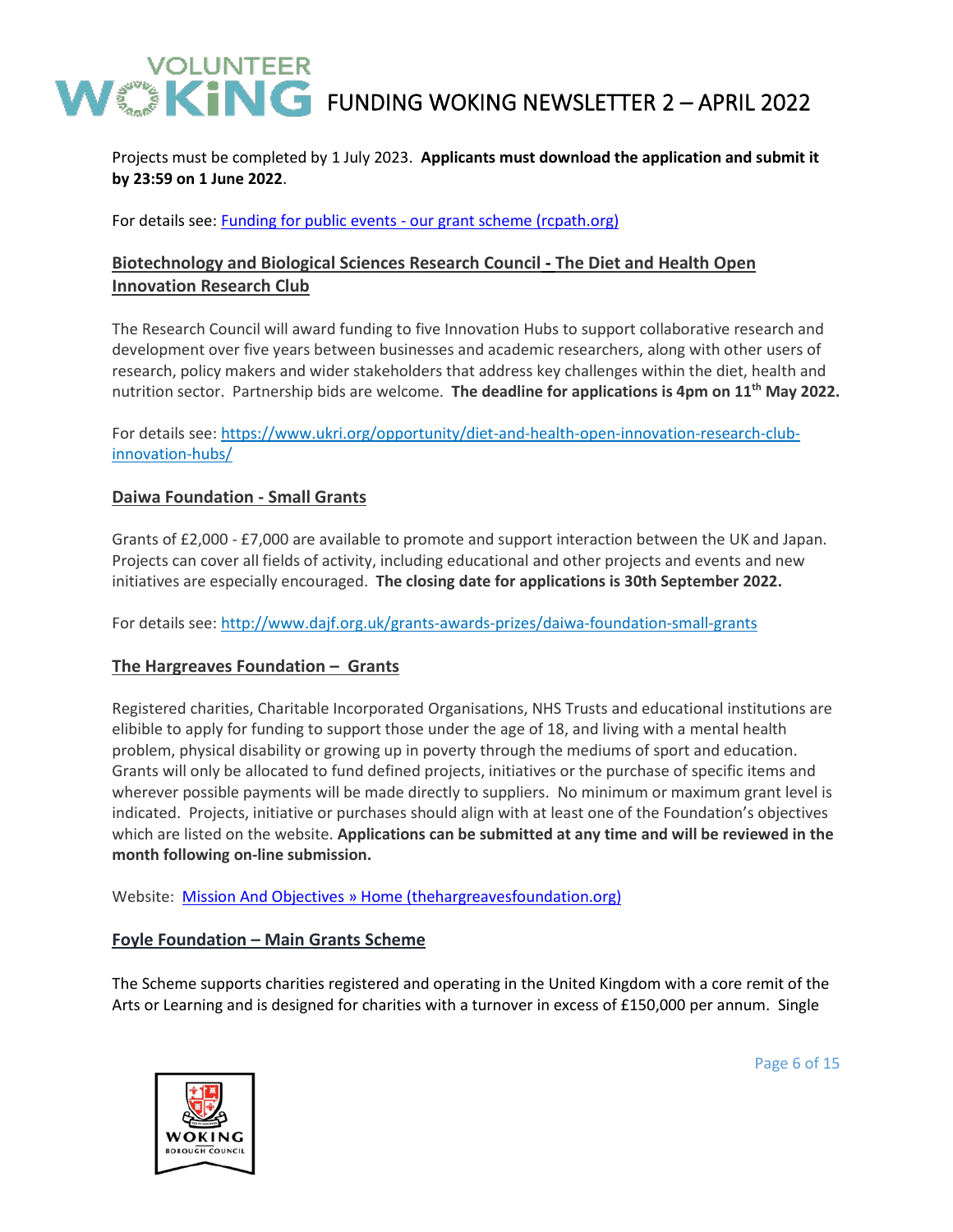year grants for core or capital costs are available to charities that can demonstrate ongoing financial stability for the next 12 months from the date of their application without significant public funding. Major infrastructure, services and equipment renewal projects will be eligible for consideration as will projects/proposals that help reduce fixed or variable costs to promote efficiency savings, or which enable the generation of higher income, or additional revenue streams. Projects that promote environmental efficiency and reduce the carbon footprint or energy costs are also welcome. **There is no deadline for applications.**

For details see: How To Apply - [\(foylefoundation.org.uk\)](http://www.foylefoundation.org.uk/how-to-apply/)

# **4. CHILDREN AND YOUNG PEOPLE**

## **Buttle UK - Chances for Children Grants**

Individually tailored grants of up to £2,000 are available for children and young people who have experienced a crisis that has recently had a significant and enduring impact on their social and emotional wellbeing and educational engagement. Funding is available for Items and activities to support learning and development such as:

- laptops, books, wi-fi, educational toys, tuition, etc.
- Clothing and school uniforms
- Social, sporting and leisure activities
- Family activities
- Items for children/young people's bedrooms; and
- Other household items that are not available from sources such as Emergency Essentials or Local Authority welfare schemes, etc.

Children and young people must meet ALL criteria to be eligible:

- Be children or a young person aged 18 and under if living with parent/carer, OR 20 and under if living independently, with little or no support from their family;
- Be living on a low income and experiencing financial hardship;
- The children and young people have experienced a crisis that has recently had a significant and enduring impact on all three of the following: their social wellbeing; their emotional wellbeing; and their educational engagement;
- The family or young person has recently taken action to improve their situation, are actively engaging with support and are moving on from the crisis.

**Applications can be submitted at any time** and must be submitted by a frontline professional (from a registered charity, housing association or public sector organisation):

For details see: <https://buttleuk.org/apply-for-a-grant/chances-for-children-grants/>



Page 7 of 15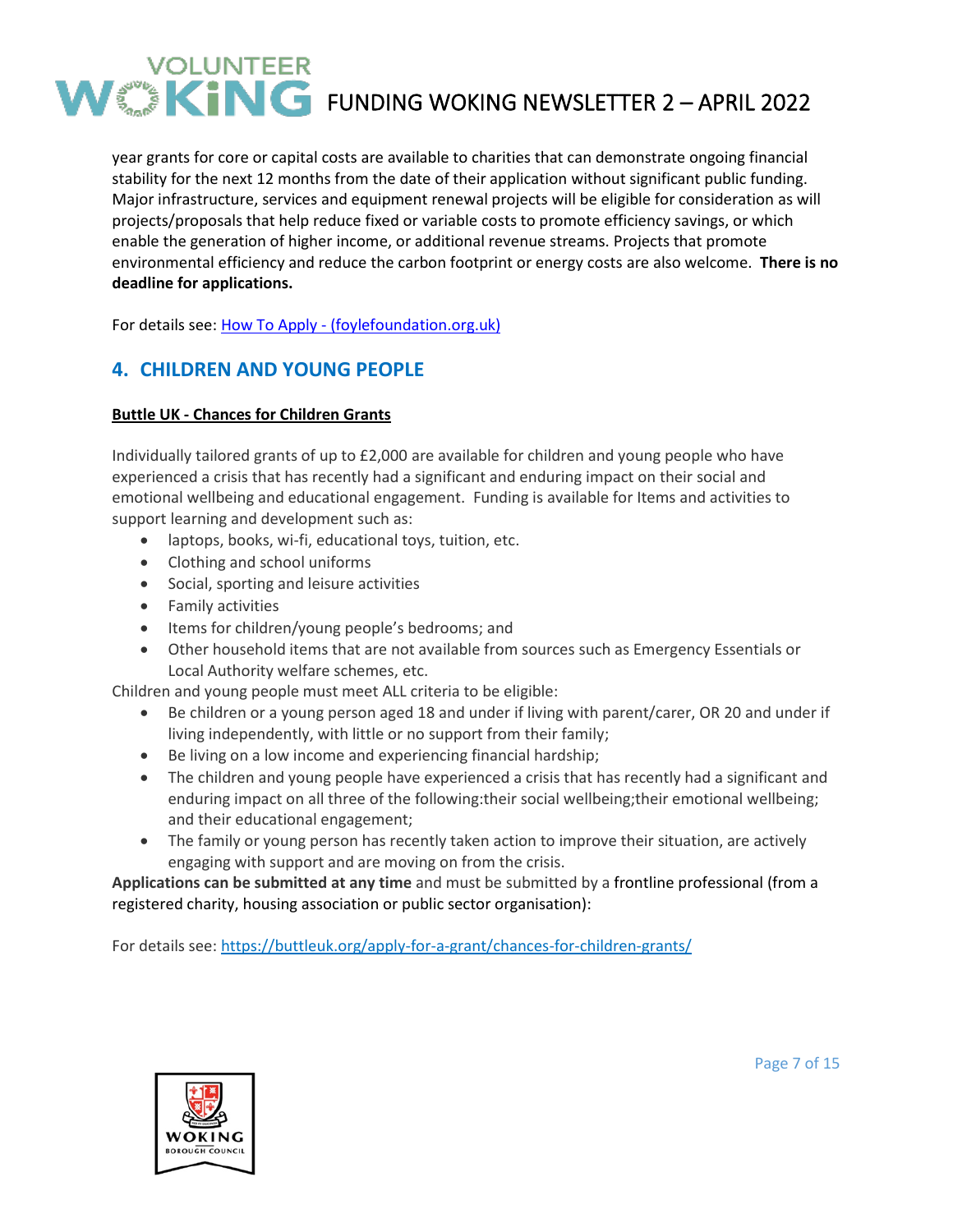# **5. COMMUNITY**

## **Laughology - Happiness Fund**

£2,500 funding is available for grassroots, neighbourhood-based community projects that build happy, strong, resilient communities across the UK. Individuals and small, not-for-profit businesses can apply for funding to set up new groups and activities that improve mental health and wellbeing, inclusion, and learning and skills development in local communities. To be successful, applicants will need to indicate how the activity/group can become self-sustainable or be able to attract funding from other sources for the longer term. **The deadline for applications is midnight on 17th June 2022**.

For details see:<https://www.laughology.co.uk/no-category/the-happiness-fund-2>

# **6. DIVERSITY & EQUALITY**

## **School for Social Entrepreneurs - Changemakers Programme**

Social enterprises across the UK and Ireland are invited to apply for funding to create new ways that help people build financial resilience or support a transition to net zero. Grants of £20,000 are available, in the first year with opportunities to access further funding in years two and three, along with business support, to help entrepreneurs develop and scale-up their social ventures. Potential solutions will support those who are financially vulnerable to events such as job loss, separation, serious illness or bereavement, or enable a fair and inclusive transition to net zero. **The deadline for applications is 1pm on 17th May 2022.**

For details see:<https://www.the-sse.org/courses/royal-london-changemakers-programme/>

## **Didymus – Grants**

UK Registered charities can apply for grants of up to £5,000 for international social relief projects that support work amongst disadvantaged communities in the UK, Africa, and Central and South America which which fulfils one of the charity's five goals:

- Encouraging social inclusion
- Advancing education
- Developing the arts
- Advancing equality and diversity
- Promoting religious understanding.

Funding is also available for existing projects of smaller charities to ensure their long-term viability. **The closing date for applications is noon on 30th April 2022.**

For details see: <https://www.didymus-charity.org.uk/>

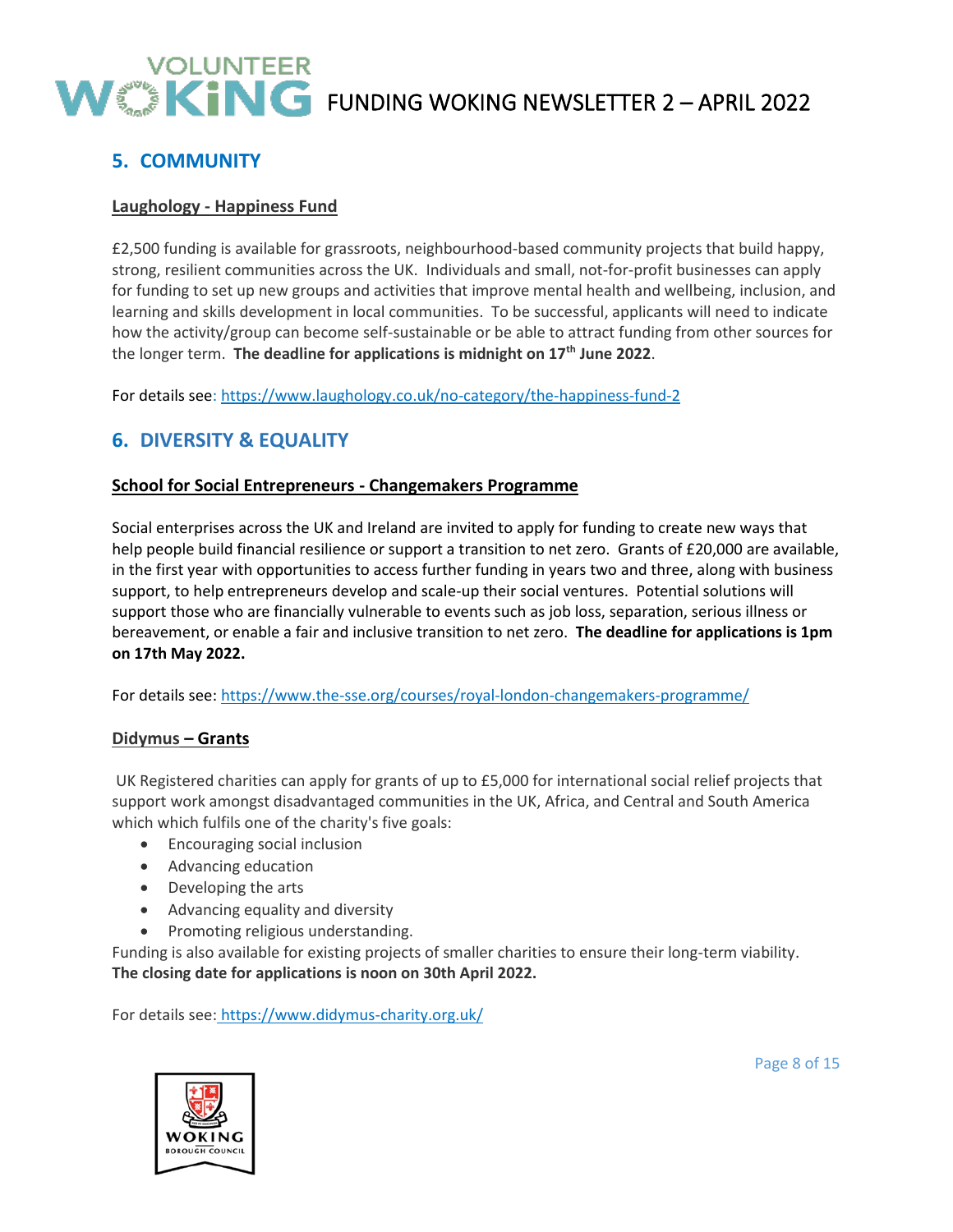# **Motability - Community Transport Grants**

Charities and organisations working in the Community Transport sector catering for disabled people can apply for grants ranging from £100,000 to £4 million to expand and improve community transport options. The focus will be on:

- Funding support for staff or volunteer training and costs.
- Funding to increase the number of vehicles available in the community to help organisations support disabled people.
- Funding local, regional, or national initiatives to increase awareness of community transport and influence its inclusion in transport strategy and policy.
- Funding to schemes, programmes and initiatives that already exist, and who provide best practice solutions, but need further support to remain operational or scale up the service they can provide to help more disabled people.

#### **Applications can be submitted at any time until March 2025.**

For details see: [https://www.motability.org.uk/charitable-grants/grants-to-charities-and](https://www.motability.org.uk/charitable-grants/grants-to-charities-and-organisations/community-transport-grants/)[organisations/community-transport-grants/](https://www.motability.org.uk/charitable-grants/grants-to-charities-and-organisations/community-transport-grants/)

## **The Leathersellers Company – Small Grants Programme**

Grants of up to £3,000 are available to small charities with an annual income of less than £200,000 providing vital services for vulnerable people in deprived communities across the UK. Partnerships are encouraged. The number of applications will be capped and accepted on a first-come, first-served basis e.g. the first 45 applications after each round opens will be able to be submitted. The Committee will meet regularly to ensure charities receive a decision within a month of submitting their application. **Applications are now open for the 3rd May 2022 committee meeting.** 

For details see[:https://leathersellers.co.uk/small-grants-programme/](https://leathersellers.co.uk/small-grants-programme/)

## **Benefact Trust - Transformational Grants Programme**

The Trust, formerly known as the All Churches Trust, offers grants to Christian charities and organisations that aim to help communities thrive and tackle social issues. Grants are usually for major, multi-year projects that make a step change in Christian organisations capacity, reach, impact and spiritual growth, enabling them to forge connections with many more people and communities who will benefit from their work. Whilst the majority of Benefact Trust's grants are for capital projects and equipment, this programme will also fund salaries. No minimum or maximum grant amount is indicated. **Applications can be submitted at any time**.

For details see: <https://benefacttrust.co.uk/which-grant-is-for-me/transformational-grants/>



Page 9 of 15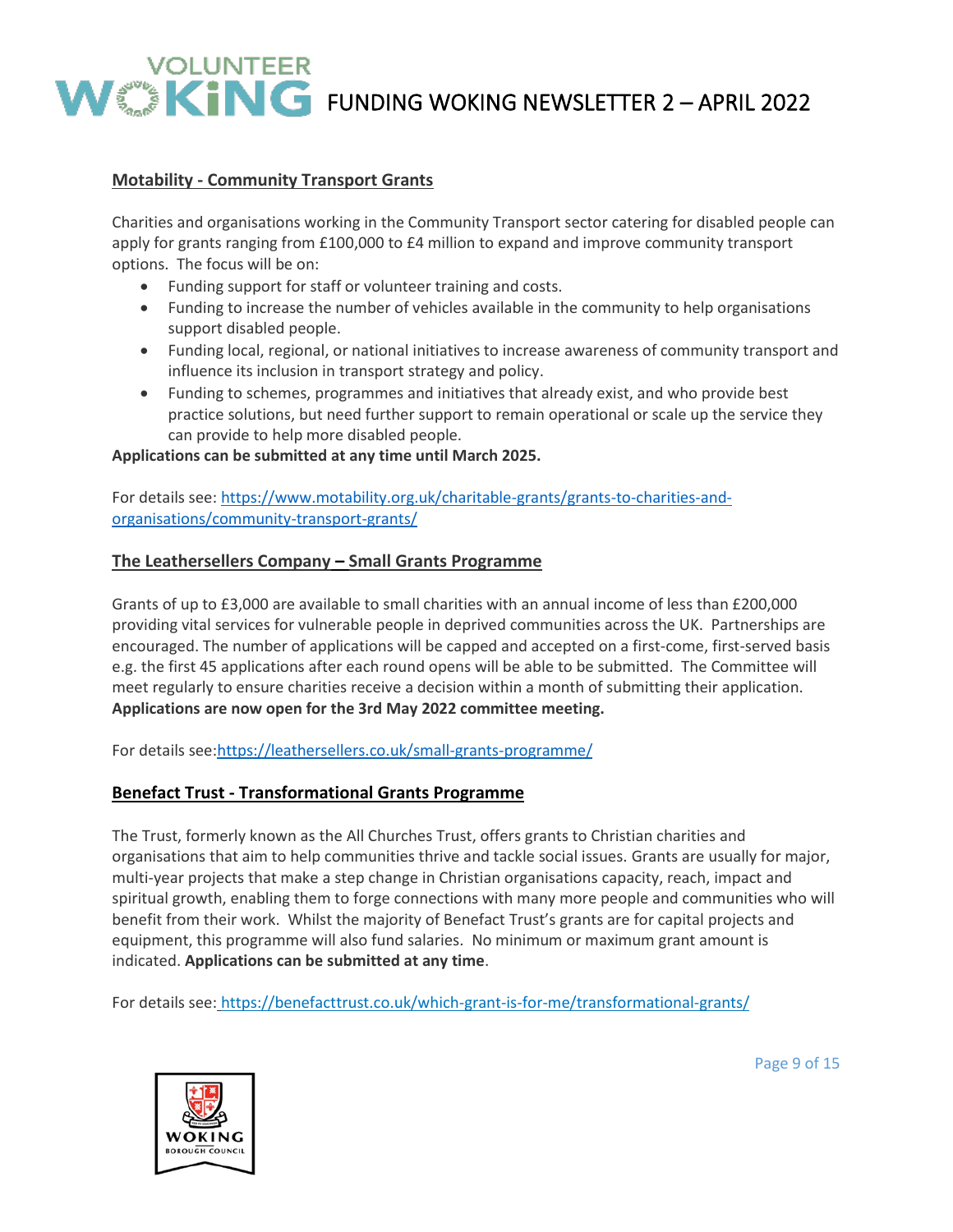

# **7. ENVIRONMENT**

# **Chatham House Sustainability Accelerator – Grants**

Grants of up to £1,000 are available for ideas that solve sustainability challenges, both for the environment and for people, from around the world. Grants will be awarded to help individuals aged over 18, charities and community organisations to transform their ideas for a fair and sustainable future into a reality. Ideas could be a digital tool, a physical product, an event, a campaign or a new technology. Applicants must be based in the country where the initiative will take place, and will need to demonstrate how it could help to solve an existing sustainability issue, and accelerate progress towards sustainability targets. **The deadline for applications is 30th April 2022.**

For details see:<https://accelerator.chathamhouse.org/article/microgrants>

## **Nineveh Charitable Trust – Grants**

UK based schools and not for profit organisations can apply for funding to the Nineveh Charitable Trust for a broad range of projects and activities that promote a better understanding of the environment and countryside, whilst facilitating improved access, education and research. Whilst the Trust does not specify a minimum or maximum grant amount that can be applied for, an analysis of previous grants would suggest a maximum of £5,000 per year for up to three years. **Applications can be submitted at any time and will be considered at the quarterly meetings of trustees.**

For details see: [https://www.ninevehtrust.org.uk/](https://www.ninevehtrust.org.uk/%C2%A0)

## **Keep Britain Tidy - Chewing Gum Task Force Grant Scheme**

A new grant scheme has been launched to help local authorities across the UK to clean chewing gum off of pavements and invest in long-term behaviour change to prevent gum from being dropped in the first place. The Scheme will award grants of up to £20,000 to fund street cleansing and/or the purchase of cleaning equipment. Larger grants of up to £70,000 are available for two or more councils working together. **Expressions of interest should be submitted in the first instance**. **Full applications will be accepted between the 9th May 2022 and the 23rd May 2022.**

For details see:<https://www.keepbritaintidy.org/chewing-gum-task-force>

## **The National Allotment Gardens Trust – Grants**

The Trust's objective is to advance and improve the Allotments/Gardens movement by education, training, workshops and support. Grants of between £250 and £2,000 are available to registered



Page 10 of 15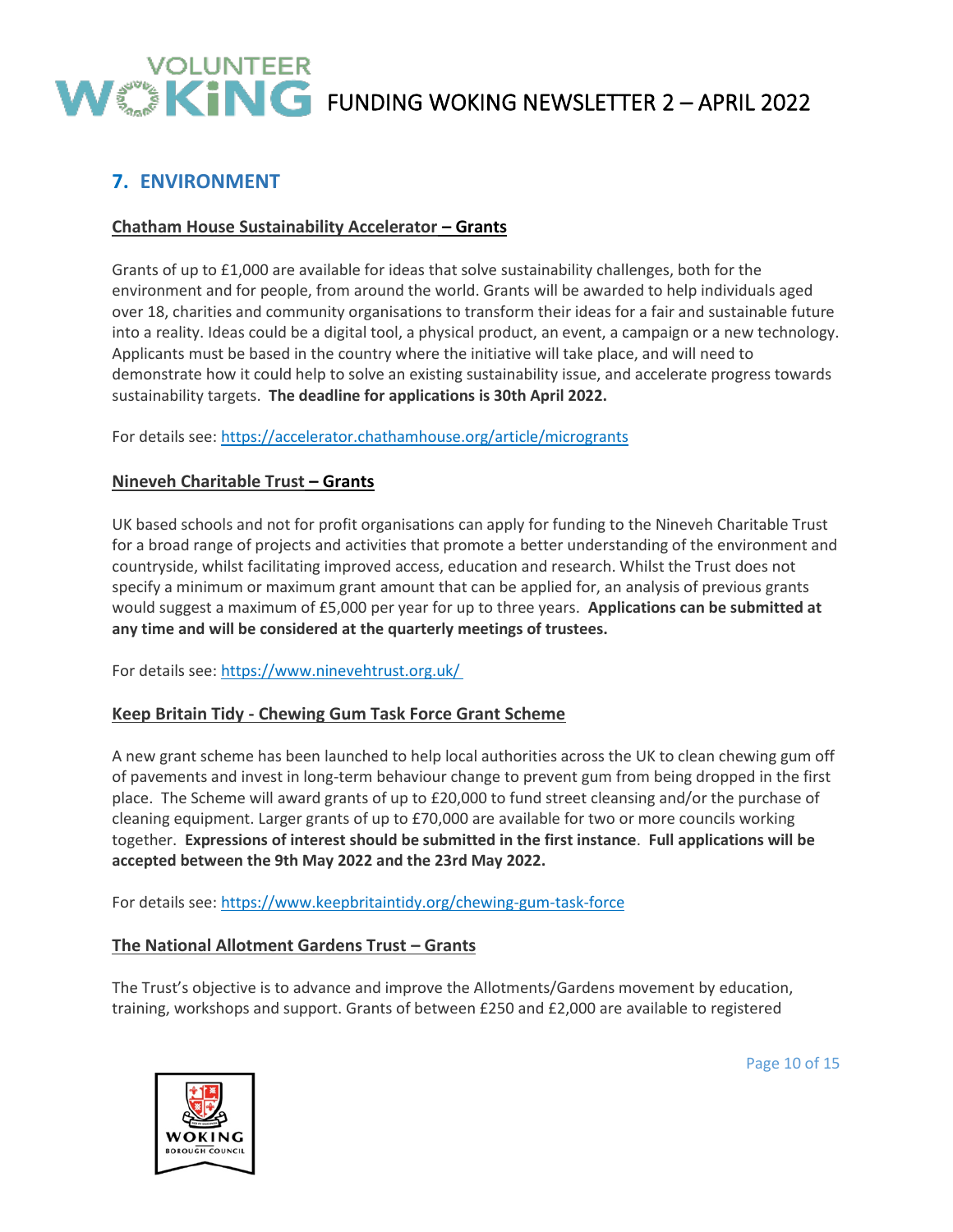Allotment Associations and Committees for the improvement and development of facilities on registered and permitted sites. To apply for a grant, the following conditions must be met:

- The committee must be officially recognised by the landlord of the site.
- Must have a written and signed constitution.
- Have a bank account with 3 signatories.
- Have a forwarding address and named contact.

**The closing date for applications is 1st July 2022.**

For details see: <http://nagtrust.co.uk/grant-application/>

# **8. HEALTH & HOSPICES**

## **Pink Ribbon Foundation - Grants**

Any UK charity working in the field of breast cancer can apply for a grant of up to £6,000 are available to UK charities:

- To relieve the needs of people who are suffering from, or have been affected by, breast cancer by providing, or assisting in the provision of, information, care or emotional, practical and financial support.
- To advance public education in the understanding of breast cancer, its early detection and treatment, in particular but not exclusively by commissioning, or conducting, research into the causes, detection and treatment of breast cancer and by disseminating the results of such research.

Higher grants may be awarded if the trustees feel there is a special reason to do so. Applications from general cancer charities must demonstrate that the grants requested will be applied to benefit those affected by breast cancer. Where applications relate to general services, details must be given of how many (and what proportion) of the total number benefiting from the charity's work are affected by breast cancer. **The closing date for applications is 27th May 2022.**

For details see:<https://www.pinkribbonfoundation.org.uk/getsupport-apply>

## **Family Fund - Grants**

The Fund provides financial support to families raising a disabled or seriously ill child. It helps families across the UK who are raising a disabled or seriously ill child or young person aged 17 or under who have:

- A high level of additional support needs arising from a long term disability or disabling condition;
- A serious or life limiting illness.



Page 11 of 15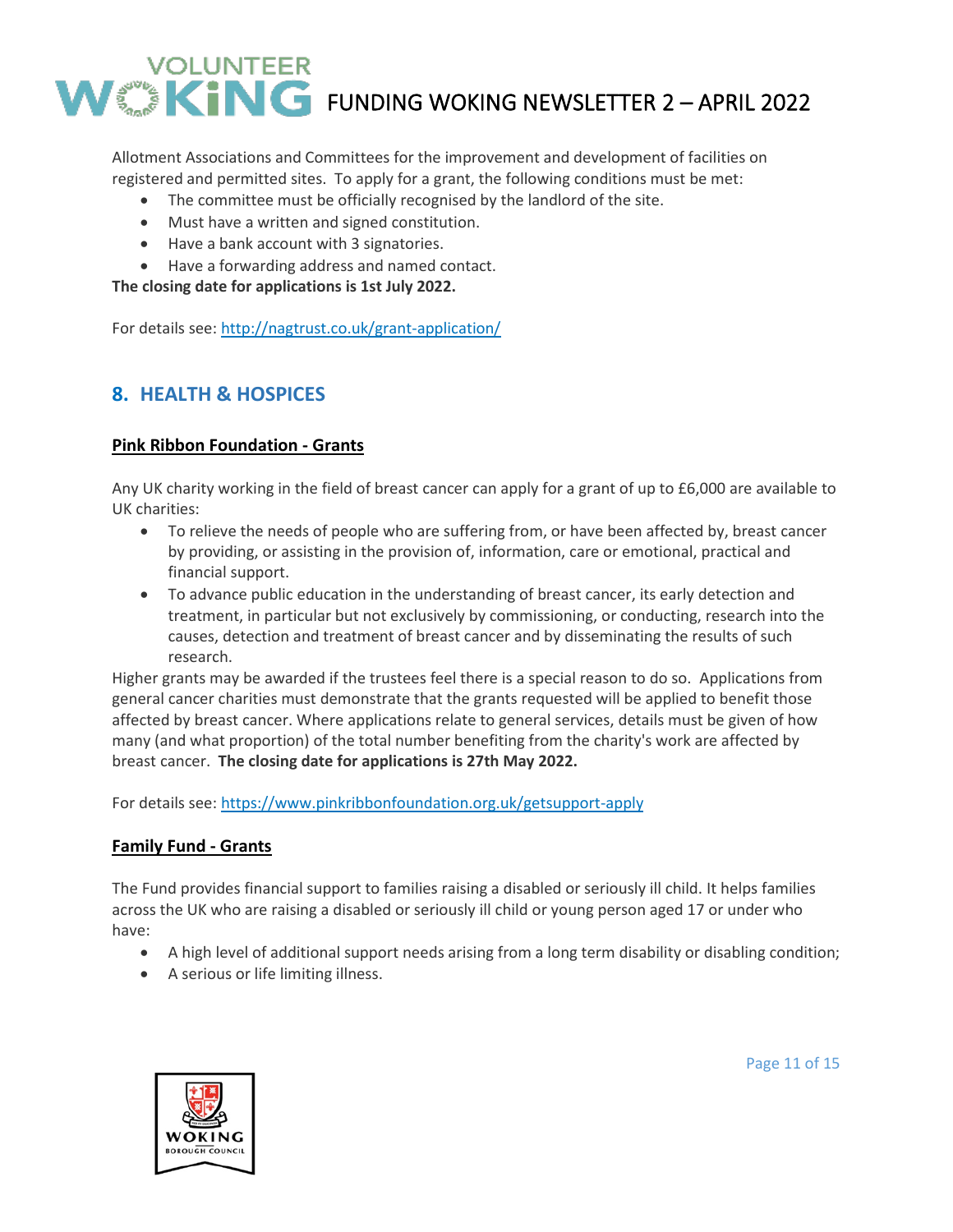No minimum or maximum grant amounts are specified. Applications are welcomed from families across the UK who are raising a disabled or seriously ill child or young person aged 17 or under. **Applications can be submitted at any time.**

For details see: <https://www.familyfund.org.uk/FAQs/how-do-we-apply>

# **9. HOUSING & HOMELESS**

## **Nationwide Building Society - Community Grant Scheme**

From the 25th April 2022 UK registered charities, Community Land Trusts and housing co-operatives will be able to apply for grants of up to £50,000 to support their work in tackling housing issues affecting vulnerable people. The program will fund between 50% to 100% of the total cost of projects lasting up to two years to help prevent people from losing their home, help people into a home or support people to thrive within the home environment. Up to 20% of the amount requested can be used to cover core costs. Funding can also cover costs such as staff and volunteer costs, small-scale capital costs, and building works. **Check the website for details of the deadline.**

For details see:<https://www.nationwidecommunitygrants.co.uk/apply-for-a-community-grant>

## **Department for Levelling Up, Housing and Communities - Traveller Site Fund 2022/23**

Local authorities in England can apply for capital funding for the development or refurbishment of traveller sites. The funding will aim to reduce unauthorised encampments and enable councils to improve travellers' life chances by providing them with authorised places to stay and access to facilities and services. This could include new and/or improved transit sites and stopping places; improving site infrastructure; or paying for public spaces on existing sites, such as community centres, play areas for children and stabling for horses. **The deadline for applications is midday on 13th June 2022.**

For details see:<https://www.gov.uk/government/collections/traveller-site-fund-202223>

## **Help the Homeless – Grants**

Grants of up to £5,000 are available to small and medium-sized charitable organisations (with a turnover of less than £1 million) whose aim is to help homeless people return to the community and enabling them to resume a normal life. The grants are available for capital costs. Typically, such organisations may operate small or medium-sized residential or training facilities to assist homeless people. **The deadline is 15th June 2022.**

For details see:<http://www.help-the-homeless.org.uk/applying-for-funding/>



Page 12 of 15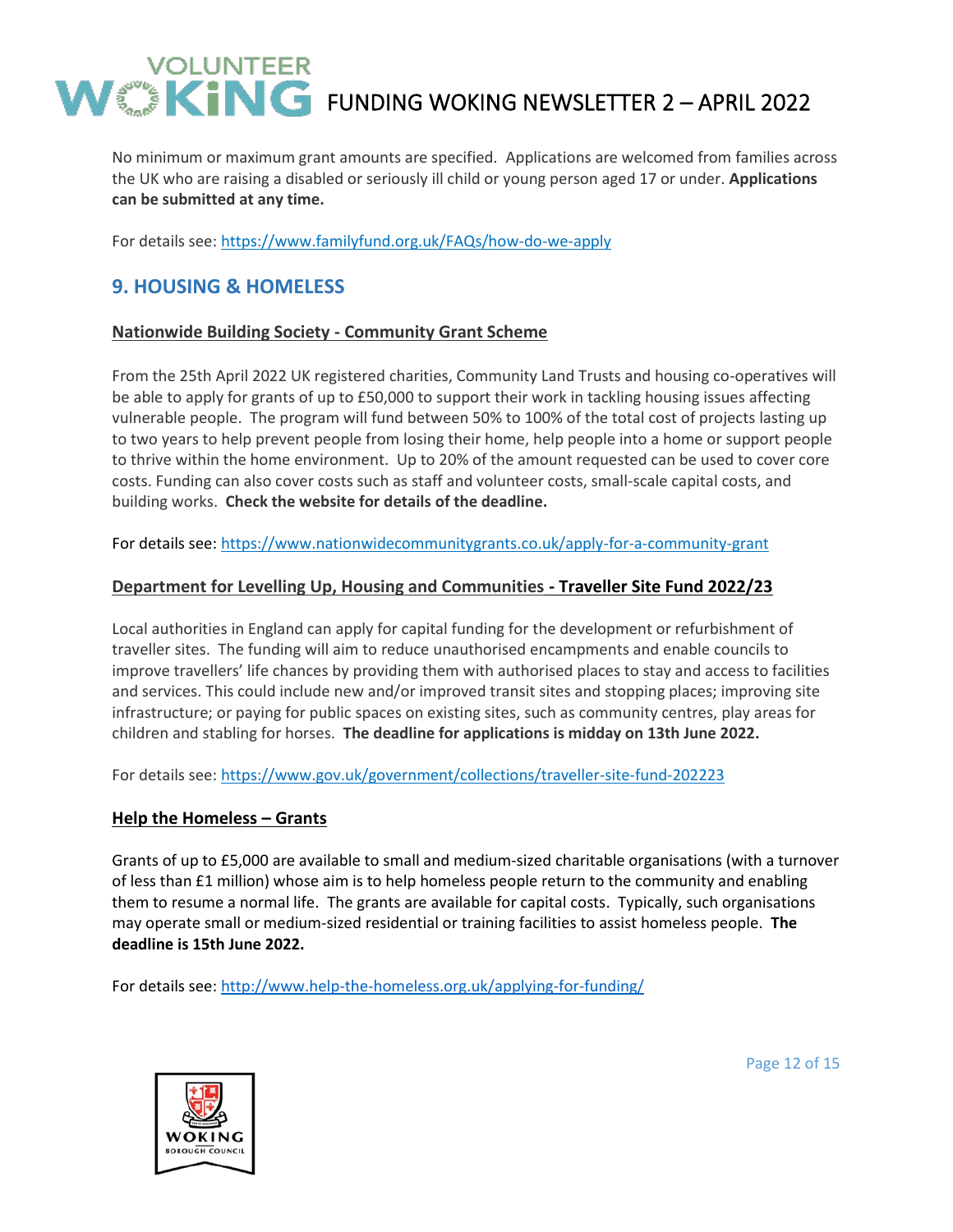# **10. SPORTS AND LEISURE**

## **Parkinson's UK - Physical Activity Grants Programme**

Community groups and organisations across the UK can apply for grants of up to £2,500 to help people with Parkinson's to become and stay active. The Funding is for new activities that encourage people affected by Parkinson's to participate in physical activity and sport, or increased participation in these areas. This could be anything fun and enjoyable that encourages people, particularly those from isolated and ethnic communities, to get moving such as a walking group, joining a Parkinson's boxing class, or playing ball games. The funding can be used to cover costs such as equipment, facility hire, maintenance of equipment, coaching fees, and training. **The deadline for applications is 12pm on 10th June 2022.**

For details see:<https://www.parkinsons.org.uk/information-and-support/physical-activity-grants>

## **Sport England - Places and Spaces Fund**

Sport England's Places and Spaces fund is to receive an additional £3.5 million of National Lottery funding to improve sporting facilities and level up access to community sport as part of a legacy from this summer's Commonwealth Games.

Originally supporting organisations from the West Midlands,

The fund has been extended to help community sport and physical activity groups across England to make small-scale facility improvements that will help tackle inactivity in and engage underrepresented groups, such as people on lower incomes and disabled people. The fund will award up to £10,000 in match funding for Crowdfunder projects. **The Fund is anticipated to remain open until December 2022 and applications can be made at any time.**

For details see: [https://www.sportengland.org/news/funding-boost-places-and-spaces-fund-goes](https://www.sportengland.org/news/funding-boost-places-and-spaces-fund-goes-nationwide)[nationwide](https://www.sportengland.org/news/funding-boost-places-and-spaces-fund-goes-nationwide)

## **The Rowing Foundation - Grants Programme**

The Foundation promotes the participation in rowing of young people (those under 18 or still in full time education) and the disabled of all ages. It offers funding to organisations and clubs involved in on water elements of the sport of Rowing, who are individually affiliated to British Rowing (other than via their governing body), and whose requirements may be too small or who may be otherwise ineligible for an approach to the National Lottery or other similar sources of funds. It prefers to fund the provision of equipment, such as boats, sculls, ergos, oars and essential safety equipment and offers grants of between £500-£3000 up to 50% of the cost,usually to initiate projects when a club, school or other organisation can demonstrate their ability to complete the project. Applications must be for projects or



.

Page 13 of 15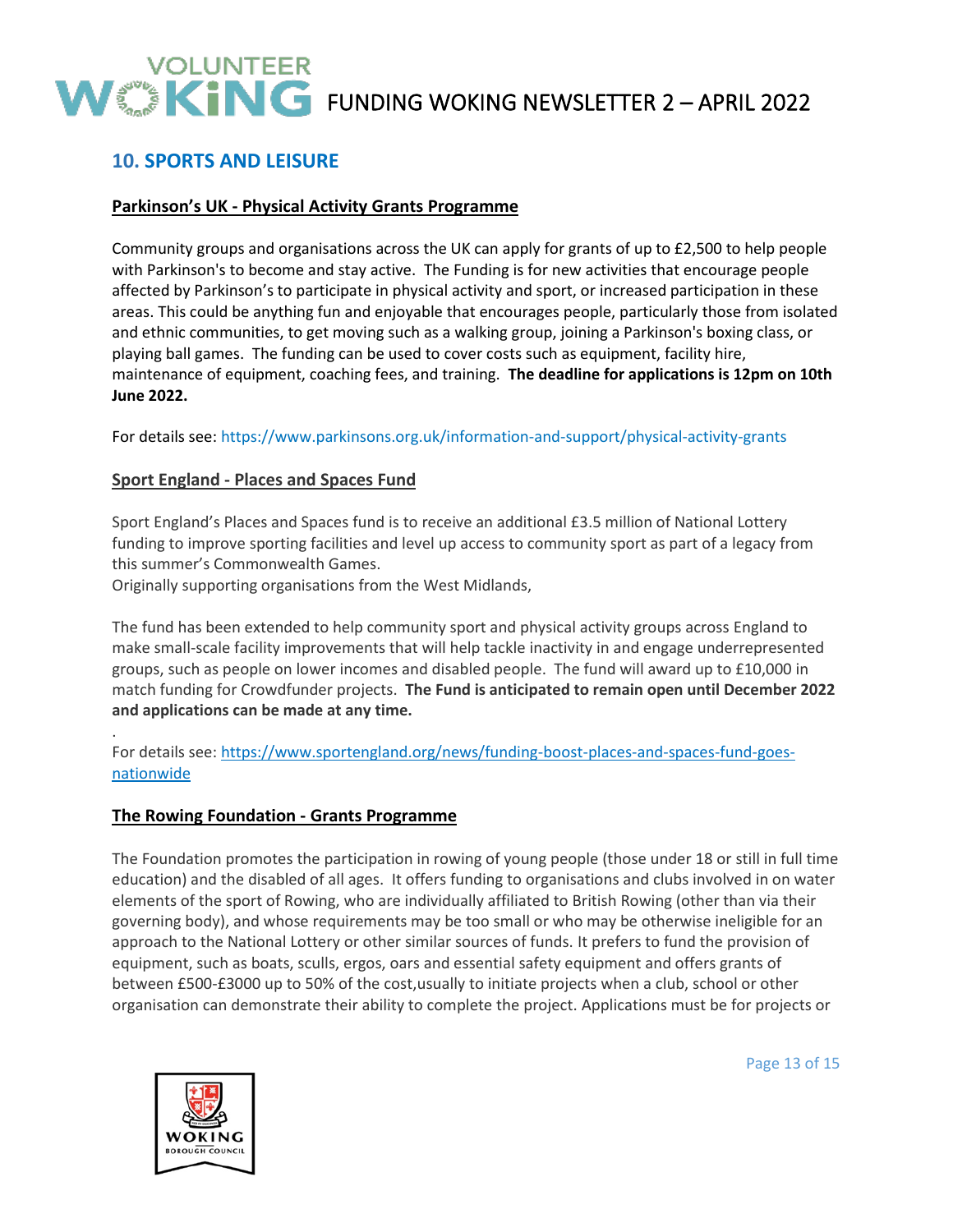work that is for public benefit; non-elitist; for the benefit of young people; those in full time education; or those who are disabled. **The closing date for applications is 16th May 2022.**

For details see:<http://www.therowingfoundation.org.uk/home/>

## **Football Foundation – Women's Football Pyramid Tier 1 to 4**

Non-League and Women's League Football Clubs in England can apply for funding to make improvements to their stadiums. **The funding, which can be obtained up to the end of next season**, is being made available to enable clubs that play in the National League System (Step 1-6) and the Women's Football Pyramid (Tier 1-4) to improve and develop their grounds. This could include new covered seating and ancillary facilities, LED floodlights, new or refurbished changing rooms, pitchmaintenance equipment, and boundary fencing to help make stadiums more safe and secure

For details see: [Womens Football Pyramid | Premier League Stadium Fund](https://premierleaguestadiumfund.co.uk/womens-football-pyramid)

# **11. WELFARE**

## **Jean Sainsbury Animal Welfare Trust - Grants to Support Animal Welfare Charities**

Charities registered in the UK and working to offer sanctuary, rehoming and rehabilitation to animals in the UK and/or internationally can apply for grants through the Jean Sainsbury Animal Welfare Trust. Organisations involved with the conservation of wildlife, the rescue, rehabilitation and (where possible) release of animals are also eligible to apply. The funding supports general running costs or capital purchases. In the past the maximum grant awarded has been £35,000. **The next deadline to apply is 1st May 2022.**

For details see:<https://www.jeansainsburyanimalwelfare.org.uk/>

# **12. GENERAL**

## **The Community Foundation for Surrey – Wellbeing Grants**

The next round of grants will be focused on projects that advance people's wellbeing, physical and mental health and safety. **The deadline to submit an expression of interest is 9am on Monday 11th July 2022.**

For details see: Applying for Funding - [Community Foundation for Surrey \(cfsurrey.org.uk\)](https://www.cfsurrey.org.uk/applyforfunding/)



Page 14 of 15